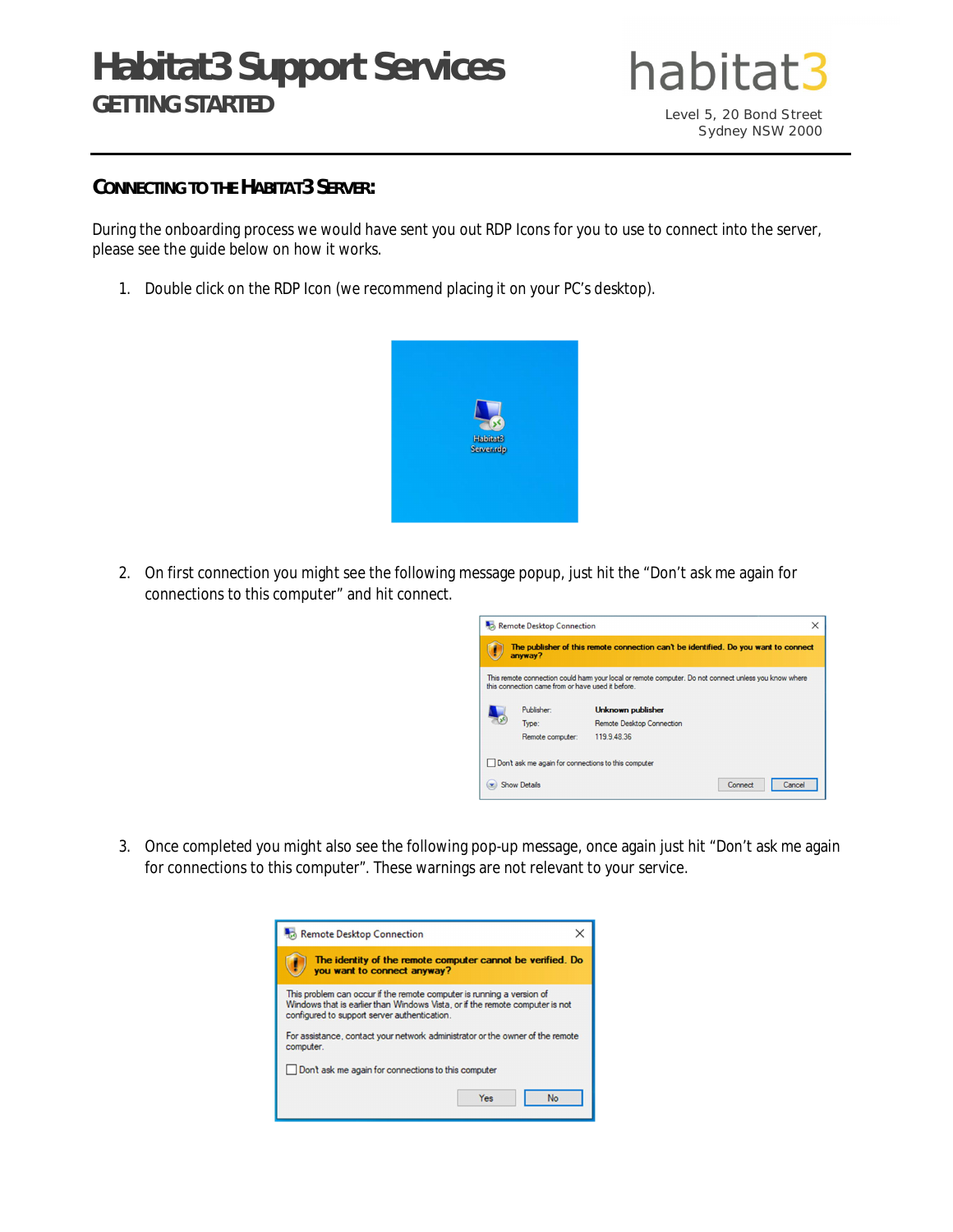4. Now you will be presented with the login screen (see below). Enter in your username and password that we have provided to you.



# **CHANGING YOUR HABITAT3 PASSWORD:**

After you have signed into the Habitat3 server for the first time we do recommend that you update your password to something unique, the requirements are as follows:

- 6 Characters Long
- Contains an Uppercase, Lowercase and Number (or Symbol)
- Can't contain parts of your username.

To update this password please follow the below guide.

Once you are logged into the Habitat3 server press the keyboard combination of Ctrl + Alt + End to bring up the following menu and select "Change a password" – this will take you to a second screen in which you will need to enter in your Habitat3 Username, the current password, and the new password you would like twice.

**Please note to either hit the arrow or press enter once this is done, do not hit "Create a password reset disk".**

| Lock<br>Sign out<br>Change a password | Change a password                                                           |
|---------------------------------------|-----------------------------------------------------------------------------|
| <b>Task Manager</b>                   | Username<br>$\times$<br>Old password<br>New password                        |
| Cancel                                | Confirm password<br>$\rightarrow$<br>Create a password reset disk<br>Cancel |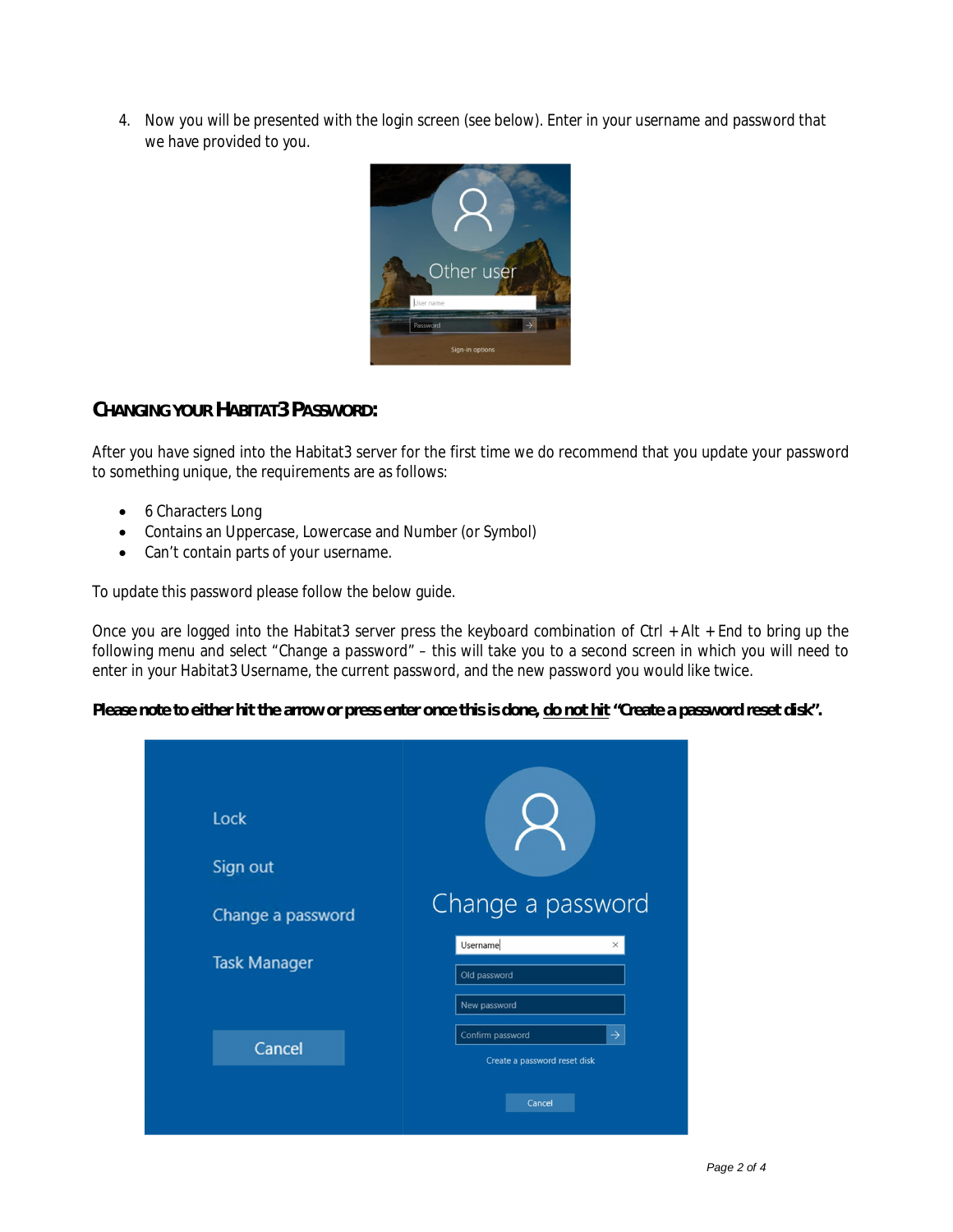## **SETTING UP MULTIPLE SCREENS**

If you or one of your staff uses multiple screens on their PC then they are able to replicate that when using the server. To do this complete the following steps:

1. Right click on the RDP Icon you were provided to connect into the server and hit "Edit".

| Hat  | Connect   |  |
|------|-----------|--|
| Serv | Edit      |  |
|      | 7-Zip     |  |
|      | CRC SHA   |  |
|      | In Share  |  |
|      | Open with |  |

2. If you see a slightly different screen than the one below you should have a "More Options" button down the bottom you can press to show more. Once you see this screen hit Display in the top bar.



3. In Display tick the box that says "Use all my monitors for the remote session"|



4. Go back over to the General tab and hit save down the bottom and then connect in and it should be using all your available monitors for the RDP session.

| Logon settings<br>Enter the name of the remote computer.                           |
|------------------------------------------------------------------------------------|
| Example: computer.fabrikam.com<br>Computer:                                        |
| User name:                                                                         |
|                                                                                    |
| The computer name field is blank. Enter a full remote computer<br>name.            |
| <b>Connection settings</b>                                                         |
| Save the current connection settings to an RDP file or open a<br>saved connection. |